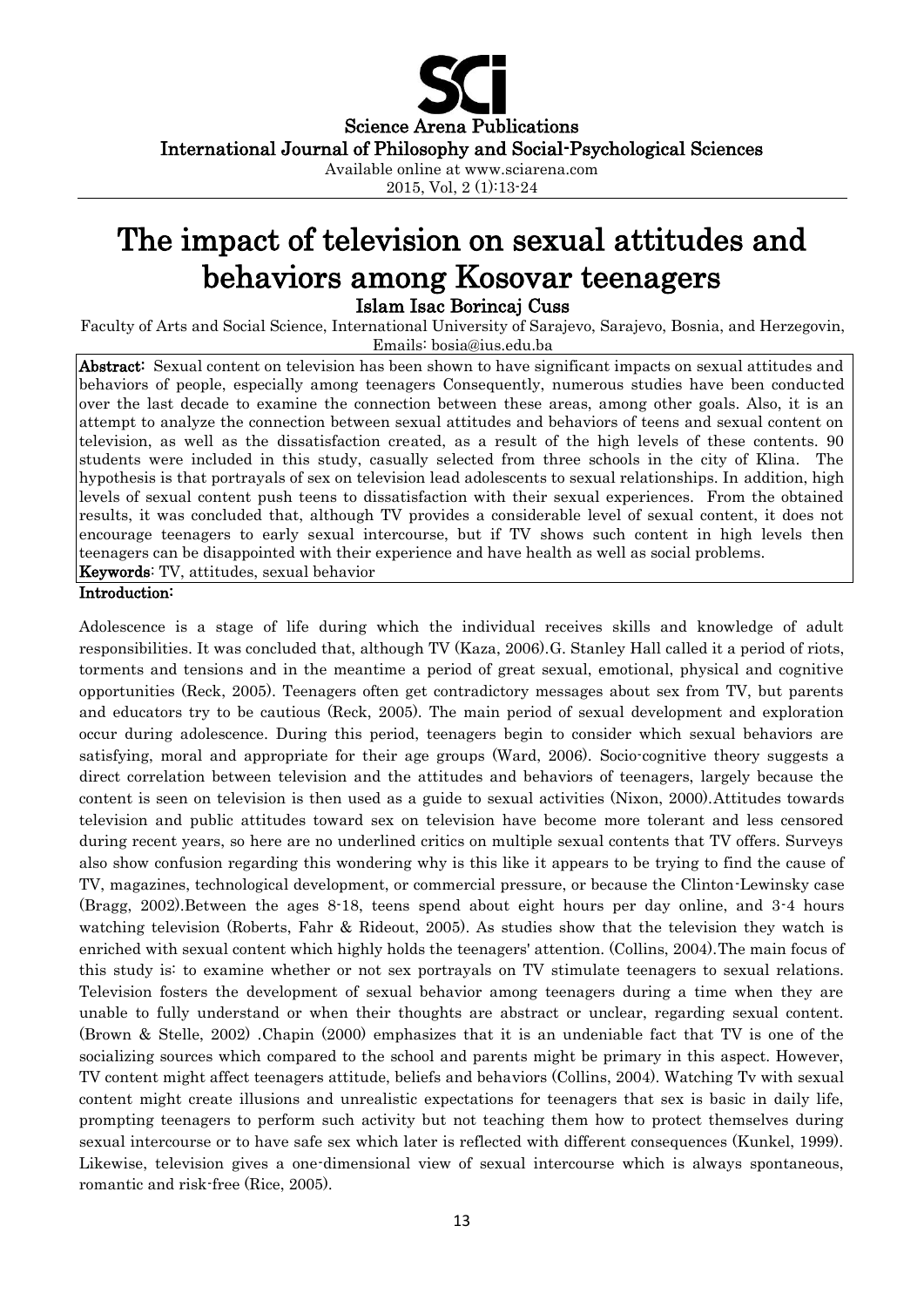Sex on TV usually appears through acts of kissing, hugging, sex, love, and aggression that is related to the use of tobacco, drugs, and alcohol, as a precursor. (Arne & Jeffrey, 2002) Then, the actors performing sexual intercourse usually are not married to each other or one of them is married or in a relationship. This has impacts on the attitudes of teens by setting an example of what is normal. (Debbie, 2002).The Social Learning Theory predicts that teenagers who watch sex scenes without experiencing negative consequences are more likely to approve the portrayed behavior (Harry, 1999). Modeling is an important process in the development of sexual roles, a lesson of social theories learning and presented models on television are extremely stereotype (Haxhiymeri & Gjeremeni, 1997).Parents are the ones who may be able to reduce the effects of sexual contents while watching TV with their teenage children and discuss the attitudes and beliefs regarding sex. (Huston, 1998). A secondary issue in this research is the question of whether or not high levels of sexual content lead teens to dissatisfaction with their personal, sexual experiences. Researchers claim that sexually active teens wish they had waited longer to have sexual intercourse, and many of them have faced different consequences such as becoming a parent at a young age or undergoing sexual infections where their future got endangered and difficult. This clarifies that they were having sexual affairs without being prepared for the consequences. Supporting evidence includes data reported by public health officials, involving unplanned pregnancy and STD's among teens (Bragg, 2002). Sustainability and sexual intensity, which appear in television content, are disappointing teens with their own personal experience, creating illusions that they should have sustainability and intensity too, which at the same time, for them, is an unrealistic expectation (KFF, 2000).When teens reach "sexual socialization", they change beliefs on the sexual content of television due to formal reasoning refine and, in the mean, time are able to interpret the reality of their experience, regarding TV and vice versa (Rice, 2005).There is a general belief that television distorts the reality of sexual intercourse by introducing sex as an inspiring, casual activity without dealing with the consequences and at the same time provocative or stimulatory for the audience (Ward, 2006).Study object of the thesis: The objects of this study are changes that occur in attitudes and behavior, as a result of television influence on teens ages 5-17 years old in the city of Kline.The purpose of this study: To analyze the eventual connections between television and sexual attitudes and behavior among teenagers (15-17 years old) in the city of Kline

Specifically:

- 1. The amount of impact television has on sexual attitudes and behavior
- 2. Detection of positive or negative attitudes and behavior on teens
- 3. Recognition of the self-satisfaction level with sexual experience among teens.

#### Hypotheses.

There are two hypotheses in this research, one of them is primary and the other one is known as secondary. The main or the primary hypothesis of this study is sex portrayals on TV push teenagers into sexual intercourse. Whereas the other hypothesis is: The high level of sexual content leads teens to sexual experience dissatisfaction.

#### Methodology

#### Participants

The total number of participants in this research is 80.

This number was selected from IX, X and XI grades of three schools located in the city of Kline (one primary and two secondary schools). The selection was made randomly and the classroom that has had current disposal was assigned after relevant Director approval for implementation. And was supported by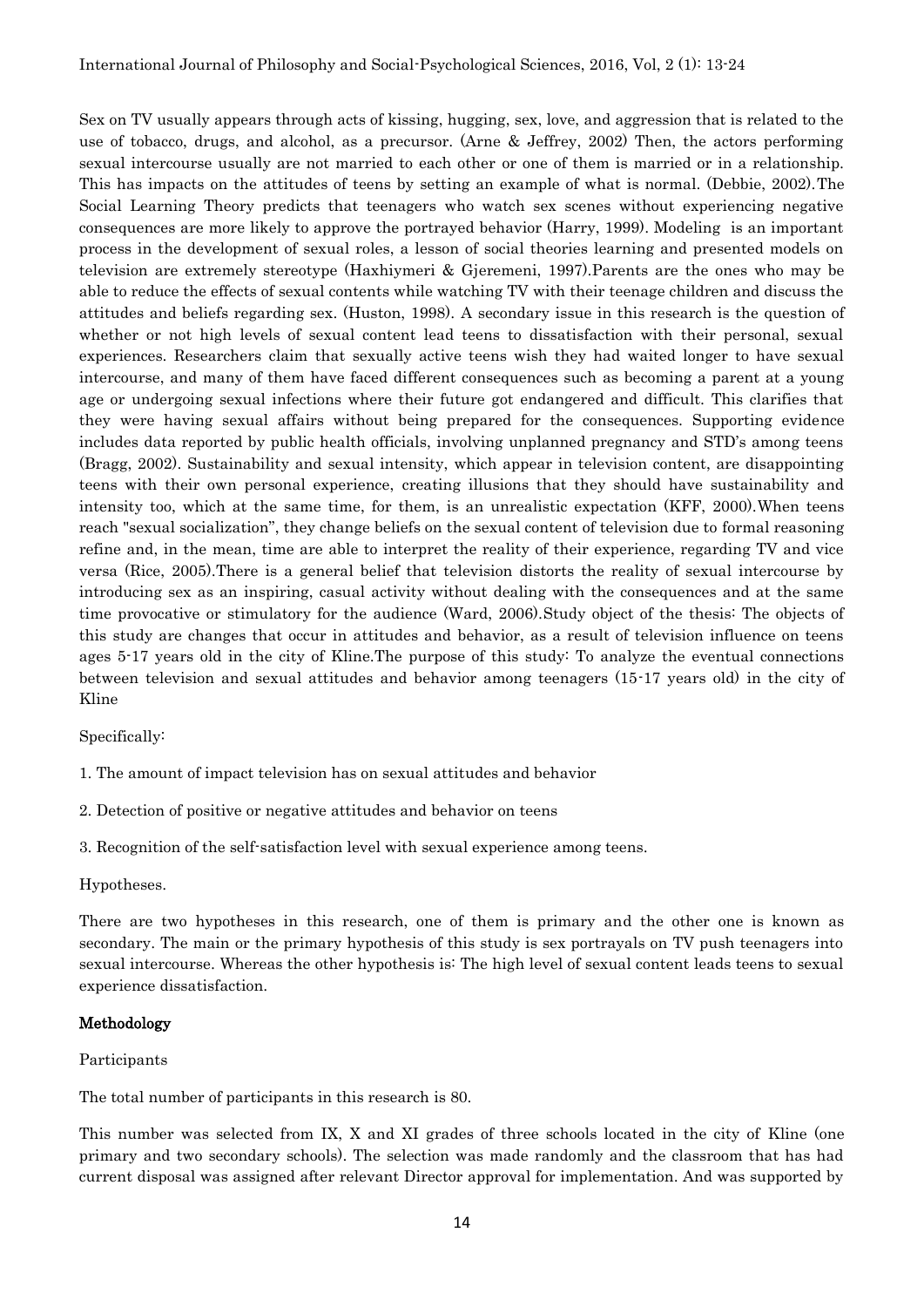the relevant caretakers of the respective class, where were included students who were present in the classroom. Participants are from both genders, where 47 of them are female and 33 of

them are male, ages 15, 16 and 17 years old. Participants were informed at the beginning of the issue that was being examined and that their notes will remain anonymous .This is done due to ethical matters in order to preserve the participants' privacy.

The appliance / tools.

The instrument used in this research is a questionnaire.

The questionnaire is a procedure of receiving and elaboration the data of a psychological tracking issue, which extends to social community members or to a particular social group. The questionnaire contains 15 questions, which are made to ask subjects about personal data and point of views about the attitude and types of behavior regarding the socio-psychological issue which was being examined. (Nushi, 1999)

The questionnaire that has been used in this research contains 15 questions, which provide information about the impact of the television on sexual attitude and behavior. I have personally taken care for the compilation of the questionnaire.

The answers given by the subjects are ranked from 1 to 4 points. The answers look like this:

1-Strongly agree

2-Agree

3-Neutral

4-Do not Agree

Experimental design

Analyses derived from this research are Coefficient alpha, percentages, and Hi square, in the base of which we will see if our assumptions or hypothesis are supported.

Data processing was done by SPSS program.

Procedure

After the participants were selected, the purpose of the research was explained to them, which is namely the impact of television on changing attitudes and sexual behavior.

Subjects, at the beginning, were informed that the questionnaire would be anonymous and it was required sincerity of their answers. They approximately had 10 minutes to complete the questionnaire. The questionnaire was clear and therefore, subjects did not have any questions, regarding the submitted questions.

#### Discussion and Conclusion

III. Results

In this research, there were 80 participants of which 33 of them were male and 47 females. Their ages ranged about 15-17 years old.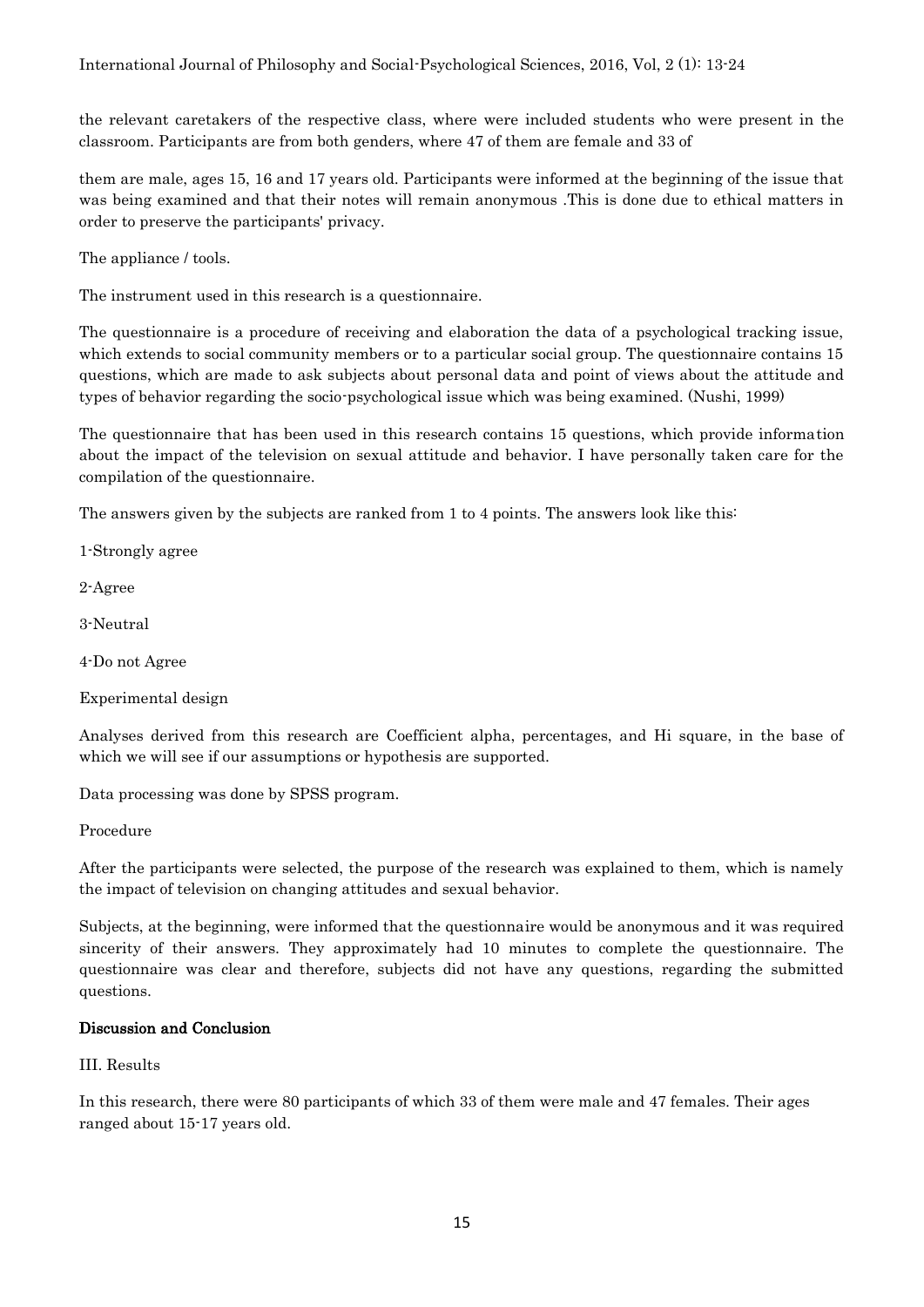Specifically, those of age, 15 were 21 subjects, of which 9 were female and 12 male. There were 31 subjects who were 16 years old, consisting of 19 females and 12 males. There were 28 subjects who were 17 years old, including 19 females and 9 males.

|       |        | Frequency | Percent | <b>Valid Percent</b> | Cumulative<br>Percent |
|-------|--------|-----------|---------|----------------------|-----------------------|
| Valid | Male   | 33        | 41.3    | 41.3                 | 41.3                  |
|       | Female | 47        | 58.8    | 58.8                 | 100.0                 |
|       | Total  | 80        | 100.0   | 100.0                |                       |

Table.2 Age

|       |       | Frequency | Percent | Valid Percent | Cumulative<br>Percent |
|-------|-------|-----------|---------|---------------|-----------------------|
| Valid | 15    | 21        | 26.3    | 26.3          | 26.3                  |
|       | 16    | 31        | 38.8    | 38.8          | 65.0                  |
|       | 17    | 28        | 35.0    | 35.0          | 100.0                 |
|       | Total | 80        | 100.0   | 100.0         |                       |

Table.3 Confidentiality analysis-alpha coefficient

Reliability Statistics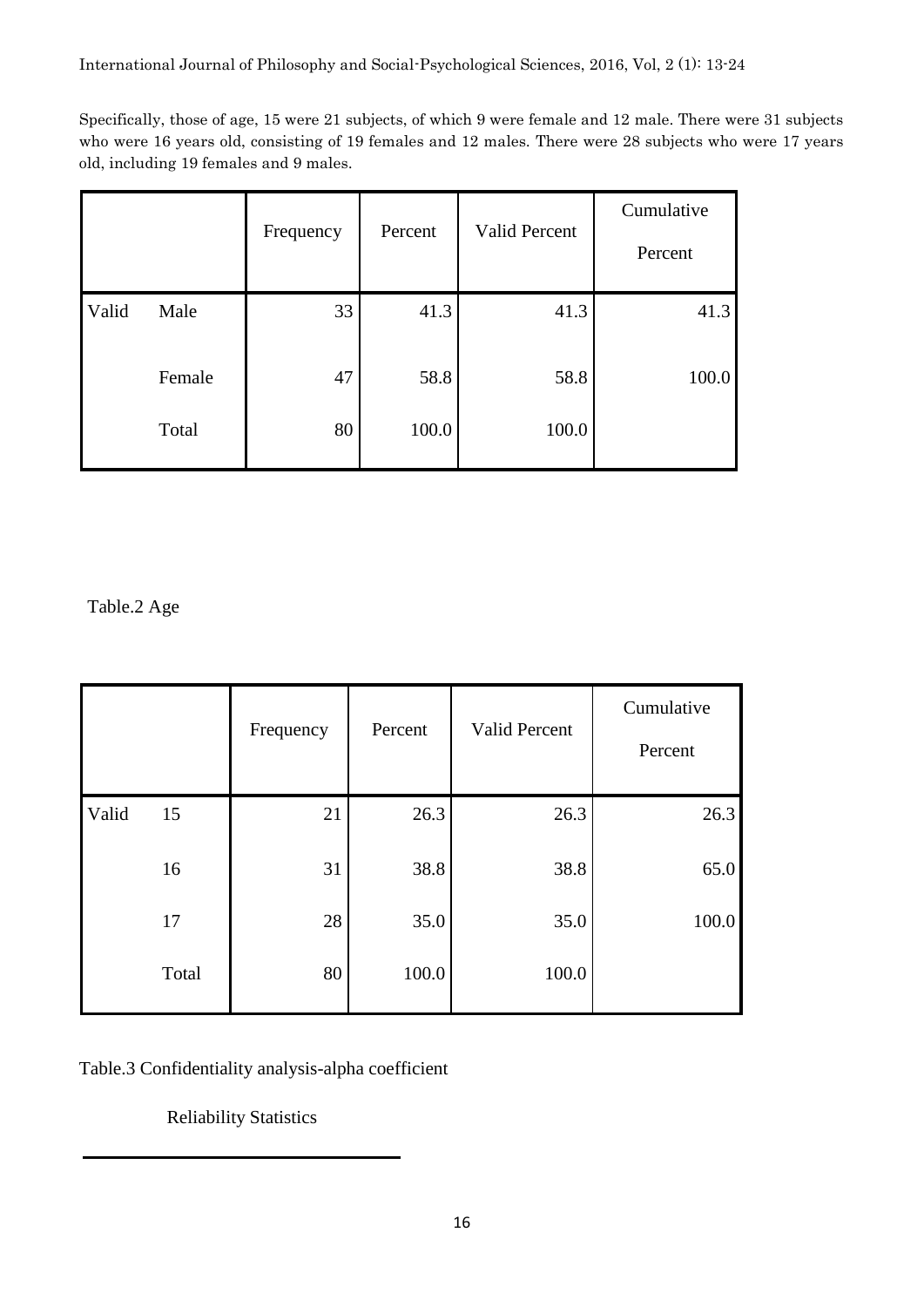| Cronbach's<br>Alpha | Cronbach's<br>Alpha Based<br>on<br>Standardized<br>Items | N of<br><b>Items</b> |
|---------------------|----------------------------------------------------------|----------------------|
| .561                | .557                                                     | 15                   |

Alfa results in .561 and consequently, the questionnaire is considered to be reliable. (Cortina, 1993).

Jose M.Cortina, professor in the department of psychology in Michigan, USA, explained that the alpha coefficient has been misunderstood in applications of psychological researchers, which claims that alpha is affected by the number of items and dimensionalities, which sets a different criterion from Cronbach about alpha: alpha .30 is considered poor, .50 reliable and .70 very reliable (Cortina, 1993).

While based on established criteria by Professor Lee Joseph Conbrach, alpha with a result of .561 is considered not reliable because this criterion, according to him, is a poor alpha and with an unacceptable reliability (Conbrach, 1951).

Table.4: T-TEST

| Sex                  | $\overline{N}$ | Mean     | <b>Std. Deviation</b> | S.E. Mean |
|----------------------|----------------|----------|-----------------------|-----------|
|                      |                |          |                       |           |
|                      |                |          |                       |           |
|                      |                |          |                       |           |
| <b>Attitude Male</b> |                | 33 27.00 | 5.72                  | 1.00      |
| Female               | 47             | 26.28    | 4.89                  | .71       |
|                      |                |          |                       |           |

| Sig |  |                        |       |
|-----|--|------------------------|-------|
|     |  | F. t df Sig. Mean Std. | Lower |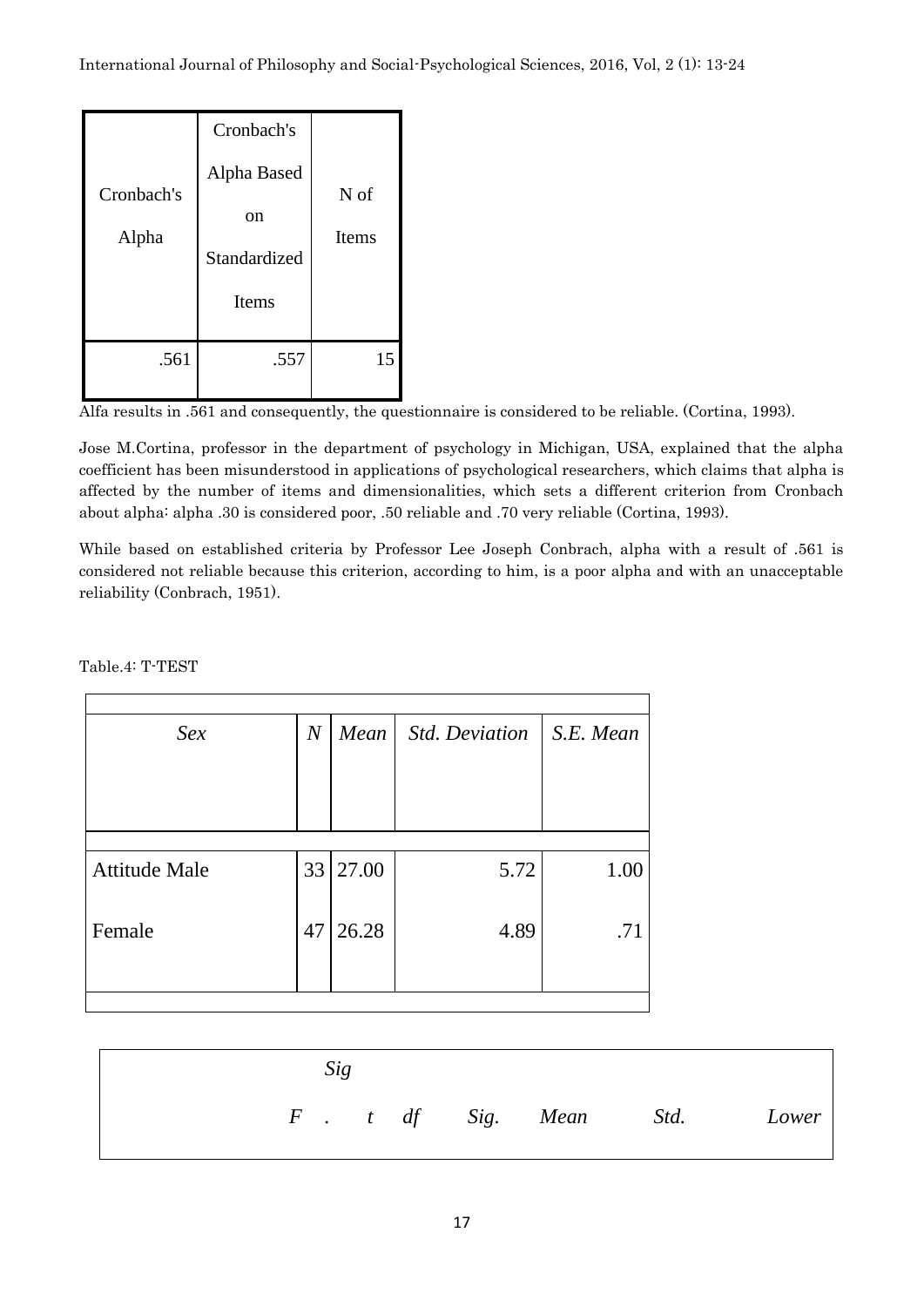|                |                 |     |              |       |         | (2- Difference Error |            |         |
|----------------|-----------------|-----|--------------|-------|---------|----------------------|------------|---------|
|                |                 |     |              |       | tailed) |                      | Difference |         |
|                |                 |     |              |       |         |                      |            |         |
|                |                 |     |              |       |         |                      |            |         |
|                | $.4\,$          |     | $.6\,$       |       |         |                      |            |         |
| Attitude Equal | $5\overline{)}$ | .51 | $\mathbf{1}$ | 78.00 | .55     | .72                  | 1.23       | $-1.72$ |
| Variances      |                 |     |              |       |         |                      |            |         |
| Assumed        |                 |     |              |       |         |                      |            |         |
|                |                 |     | $.5\,$       |       |         |                      |            |         |
| Equal          |                 |     | 9            | 61.93 | .56     | .72                  | 1.23       | $-1.73$ |
| Variances      |                 |     |              |       |         |                      |            |         |
| <b>Not</b>     |                 |     |              |       |         |                      |            |         |
| Assumed        |                 |     |              |       |         |                      |            |         |
|                |                 |     |              |       |         |                      |            |         |

Male attitudes were reported  $X = 27.00$  and DS 5.72, while female reported  $X = 26.28$  and 4.89 DS and Ttest (78) .61 and P = 5.6- therefore have no significant differences regarding attitudes and gender and, as a result, this hypothesis shows that sexual portrayals on TV that foster teens towards sexual intercourse has no support

|       | Cases           |  |
|-------|-----------------|--|
| Valid | Missing   Total |  |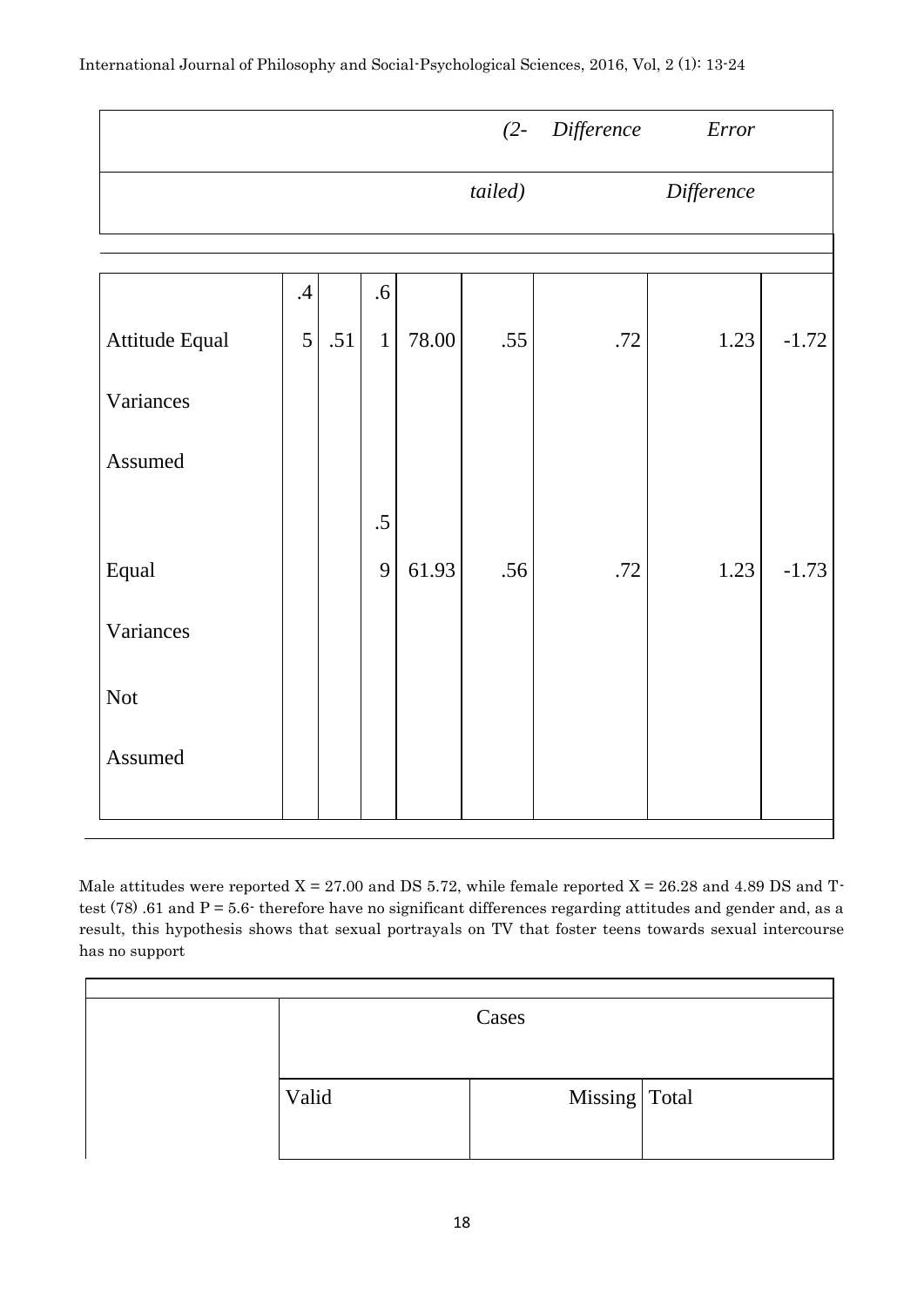### International Journal of Philosophy and Social-Psychological Sciences, 2016, Vol, 2 (1): 13-24

|             | $N$ Percent | N | Percent |  | $N$ Percent |
|-------------|-------------|---|---------|--|-------------|
|             |             |   |         |  |             |
| $sex * p31$ | 80 100.0%   |   | $0.0\%$ |  | 80 100.0%   |
|             |             |   |         |  |             |
|             |             |   |         |  |             |

|                | p31       |           |            |
|----------------|-----------|-----------|------------|
|                |           |           |            |
| Sex            | .00       | 1.00      | Total      |
|                |           |           |            |
| Male           | $17.00\,$ | 16.00     | 33.00      |
|                | $51.52\%$ | 48.48%    | $100.00\%$ |
|                |           |           |            |
|                |           |           |            |
|                | p31       |           |            |
|                |           |           |            |
| $\mathit{sex}$ | .00       | $1.00\,$  | Total      |
|                |           |           |            |
|                | $30.91\%$ | $64.00\%$ | 41.25%     |
|                | $21.25\%$ | $20.00\%$ | 41.25%     |
|                |           |           |            |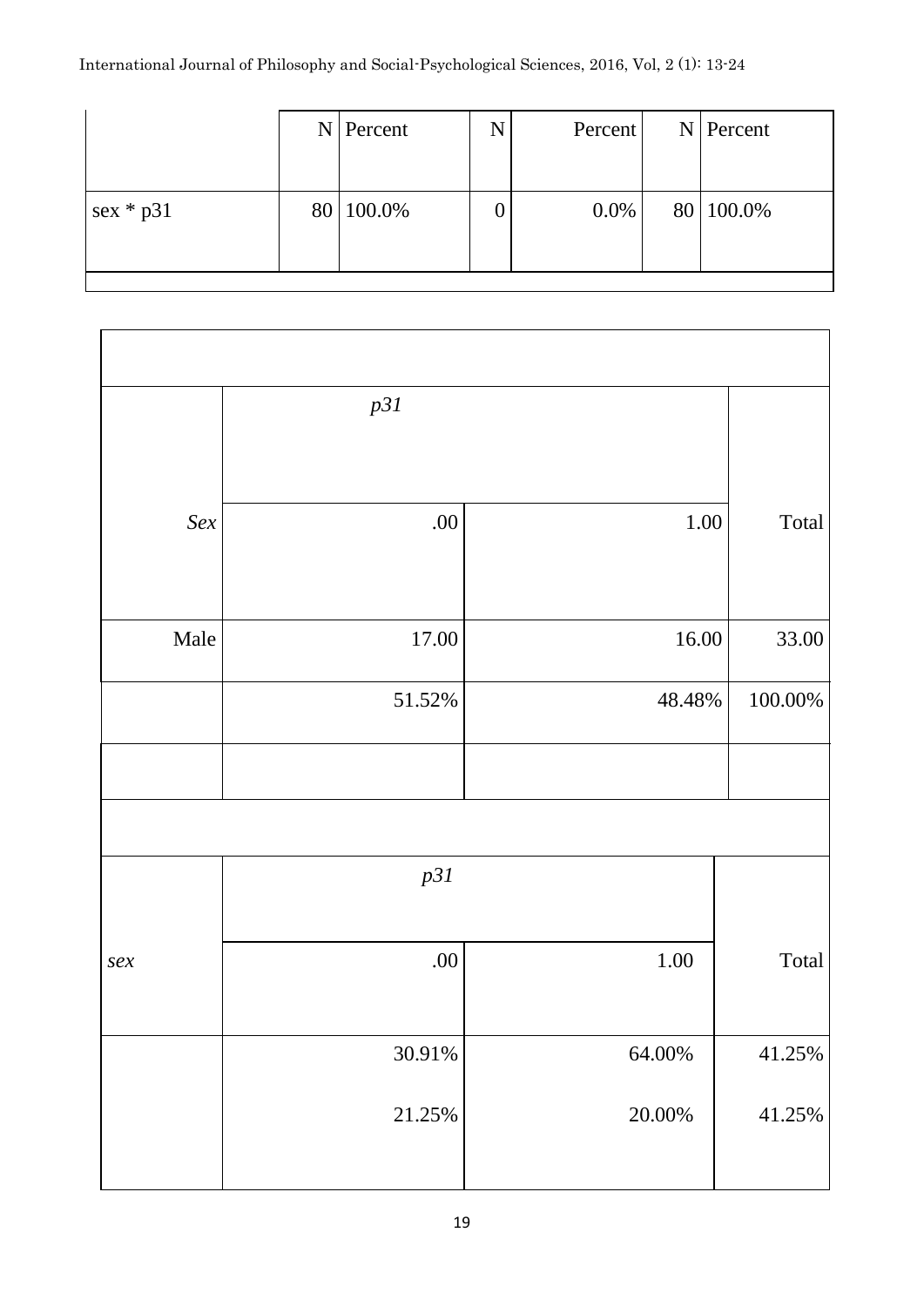| Female | 38.00   | 9.00    | 47.00   |
|--------|---------|---------|---------|
|        | 80.85%  | 19.15%  | 100.00% |
|        | 69.09%  | 36.00%  | 58.75%  |
|        | 47.50%  | 11.25%  | 58.75%  |
|        |         |         |         |
| Total  | 55.00   | 25.00   | 80.00   |
|        | 68.75%  | 31.25%  | 100.00% |
|        | 100.00% | 100.00% | 100.00% |
|        | 68.75%  | 31.25%  | 100.00% |
|        |         |         |         |
|        |         |         |         |

## **Chi-square tests**

| <b>Statistic</b>             | Value | df | Asymp. Sig. (2tailed) |
|------------------------------|-------|----|-----------------------|
|                              |       |    |                       |
| Pearson Chi-Square           | 7.77  | 1  | .01                   |
| Likelihood Ratio             | 7.75  |    | .01                   |
| <b>Continuity Correction</b> | 6.46  |    | .01                   |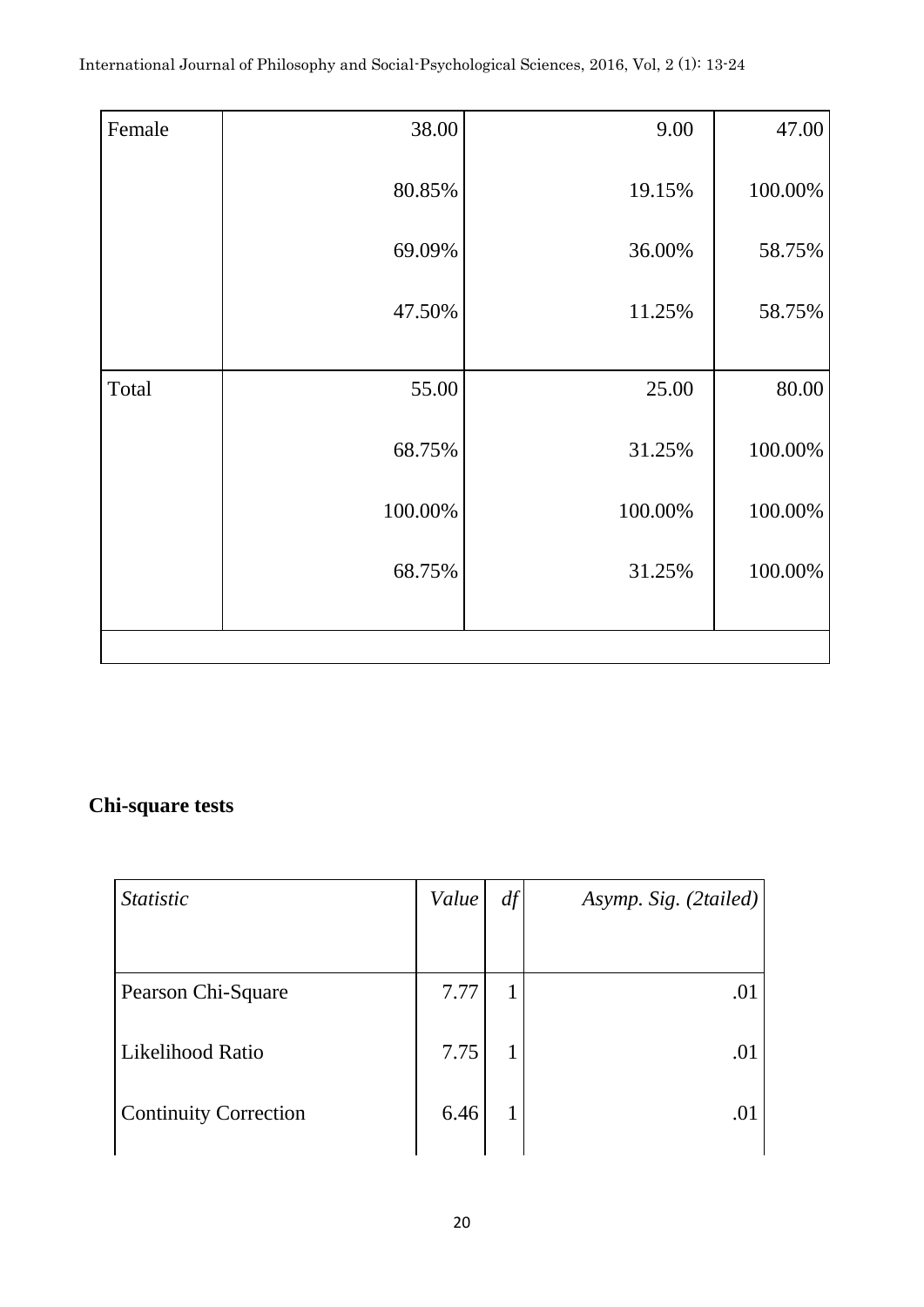| Linear-by-Linear Association | 7.67 |  |
|------------------------------|------|--|
| N of Valid Cases             | 80   |  |
|                              |      |  |
|                              |      |  |

Regarding attitude males reported  $X = 48.00\%$ , whereas females  $X = 19.05\%$  and CHIS (X2) = 7.77 and P  $= .01$  so here we have significant differences regarding the views and, as a result, we can say that the secondary hypotheses that high level of sexual content that pushes teens to dissatisfaction with their sexual experiences, finds support.

In the question: do you think modern television programs present acceptable levels of sexual contents? 2.5% of participants stated (Totally agree), 50.0% (agree), 12.5% (neutral) and 5.0% (don't agree).

In the question could teens have access to sexual content on the internet more easily, compared to television? 53.8% of participants said (totally agree), 26.3% (agree), 7.5% (Neutral), and 12.5 % (don't agree)

In the question: do you watch television shows with sexual content, 16.3% of respondents declared (totally agree), 15.0% (agree) and 22% (Neutral), and 46.3% (don't agree)

In the question: are males more affected by television sexual content compared than females? 27.5% of participants replied (totally agree), 40.0% (agree), 25.0% (Neutral) and 7.5% (don't Agree).

In the question: do you think that teens are influenced by television sexual content? 23.8% of participants answered (totally agree), 38.8% (agree), 27.5% (Neutral) while 10.0% stated (don't Agree)

In the question: is television sexual content the cause of an increasing number of pregnancy in teenagers and other related diseases, 35.5% of participants stated (totally agree), as 35.0% (agree), while only 10% stated (Neutral), 20.0% (don't agree)

In the question: do sexual content on television affect your sexual behavior? 20.0% of participants replied (totally agree), 10.0% (agree), 15.0% (Neutral), while 55.0% stated (don't agree)

In the question: should parents be more vigilant about what their children watch on television? 70.0% of participants answered (totally agree), 23.8% (agree), 3.8% were (Neutral) and only 2.5% (don't agree).

In a question: do teens face social problems due to television influence on them? 27.5% of participants replied (totally agree), 41.3% (agree), 18.8% (neutral) and 12.5% (don't agree)

In the question: do you think teens seek sexual content on television? 25.0% stated (totally agree), 33.8% (agree), 25.0% (neutral) and 16.3% (don't agree)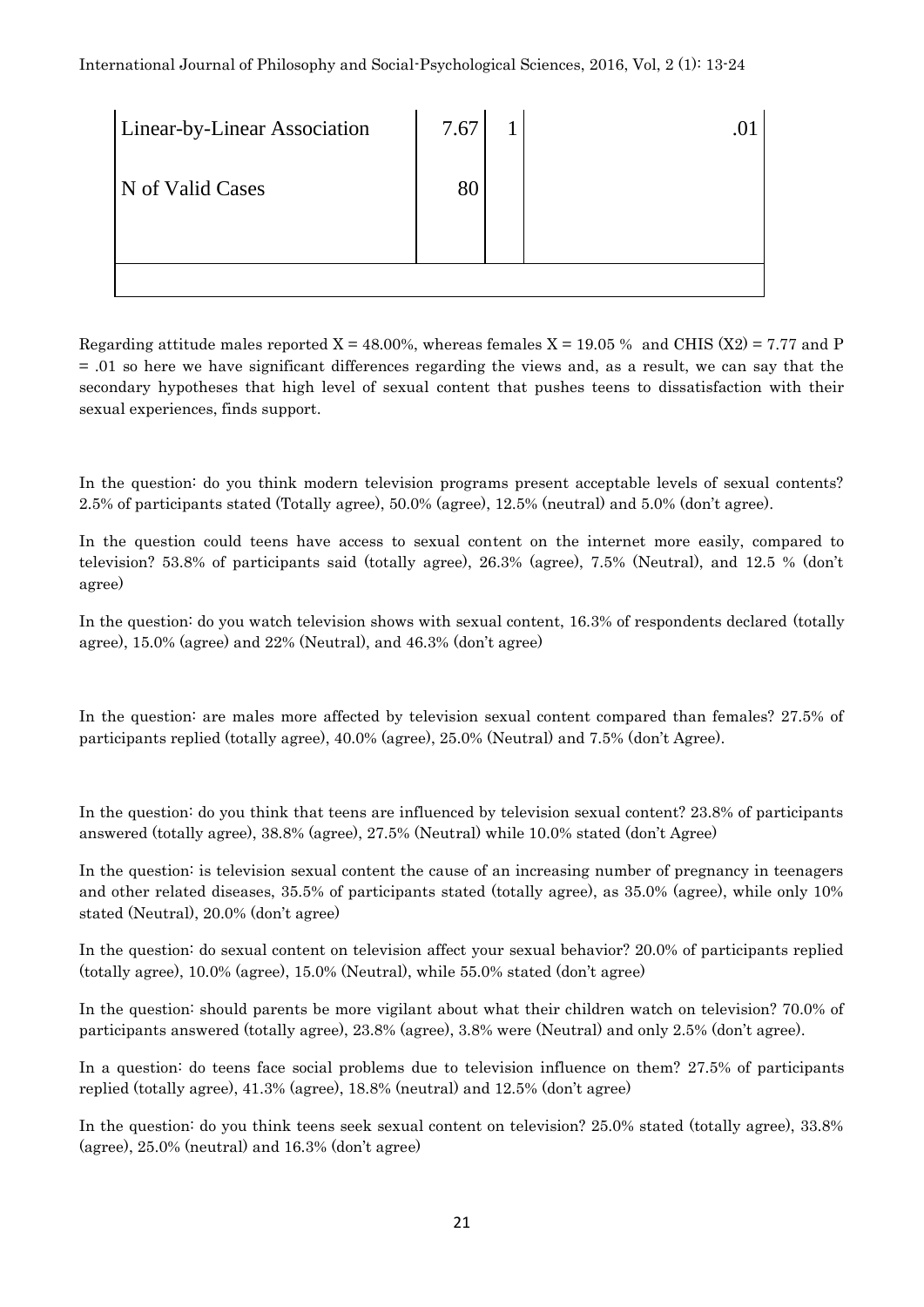International Journal of Philosophy and Social-Psychological Sciences, 2016, Vol, 2 (1): 13-24

In the question: should there be a specific time after which the TV program is allowed to talk about sex? 46.3% of participants answered (totally agree) 22.5% (agree), 15.0% were (neutral) and 16.3% (don't agree).

In the question: do you think that teens will have a positive attitude towards sexual behavior if their parents were more open with children about sexual education? 40.0% of participants answered (totally agree), 33.8% (agree), 12.5% (neutral) and 13.8% (don't agree).

In the question: is sexual content on television educating teens about safer sex methods, such as condom use? 28.8% of participants answered (totally agree), 41.3% (agree), 12.5% (neutral) and 17.5% (don't agree).

In the question: do you think that sexual abuse has increased among teens because of sexual content is shown on television? 26.3% of participants replied (totally agree), 41.3% (agree), 21.3% (neutral), 11.3% (don't agree).

In the question: do you think the sexual content on television affects sexual behavior among teens? 30.0% of participants stated (totally agree), 36.3% (agree), 25.0% (neutral) and 8.8% (don't agree).

Discussion

From this research it is observed that, although, television offers an acceptable level of sexual content, even though teens think that these contents affect their teen lives, still there are no significant differences regarding their attitude and gender so the above-mentioned hypothesis that Television with its sexual portrayals pushes teens towards sexual intercourse hasn't found adequate support. Television is not the only source where these contents are easily transmitted, thus, there are other indicators that can be easily accessed.

Other data in this study shows that high level of sexual content on television cause later consequences, regarding the experience, as well health and social terms. Thus, as for the behavior we find significant differences, regarding gender and visibility of these contents where males lead with forty-six percent of watching the sexual shows while females are about nineteen percent but when they were asked whether the other teens watch such contents, both declare a positively high percentage. Also the fact that television offers educational examples about sexual intercourse finds support.

Parents might be able to reduce the effects of sexual content by being more vigilant about what their children watch on TV, by discussing their attitudes, and their beliefs about sex (Miller et al, 2003).

Results from this study have similarity to several other international types of research, such as the research by Jane Brown, professor in the department of psychology at the University of North Carolina in the US. In 2006 investigated the case about the impact of TV on students attitude and assumptions about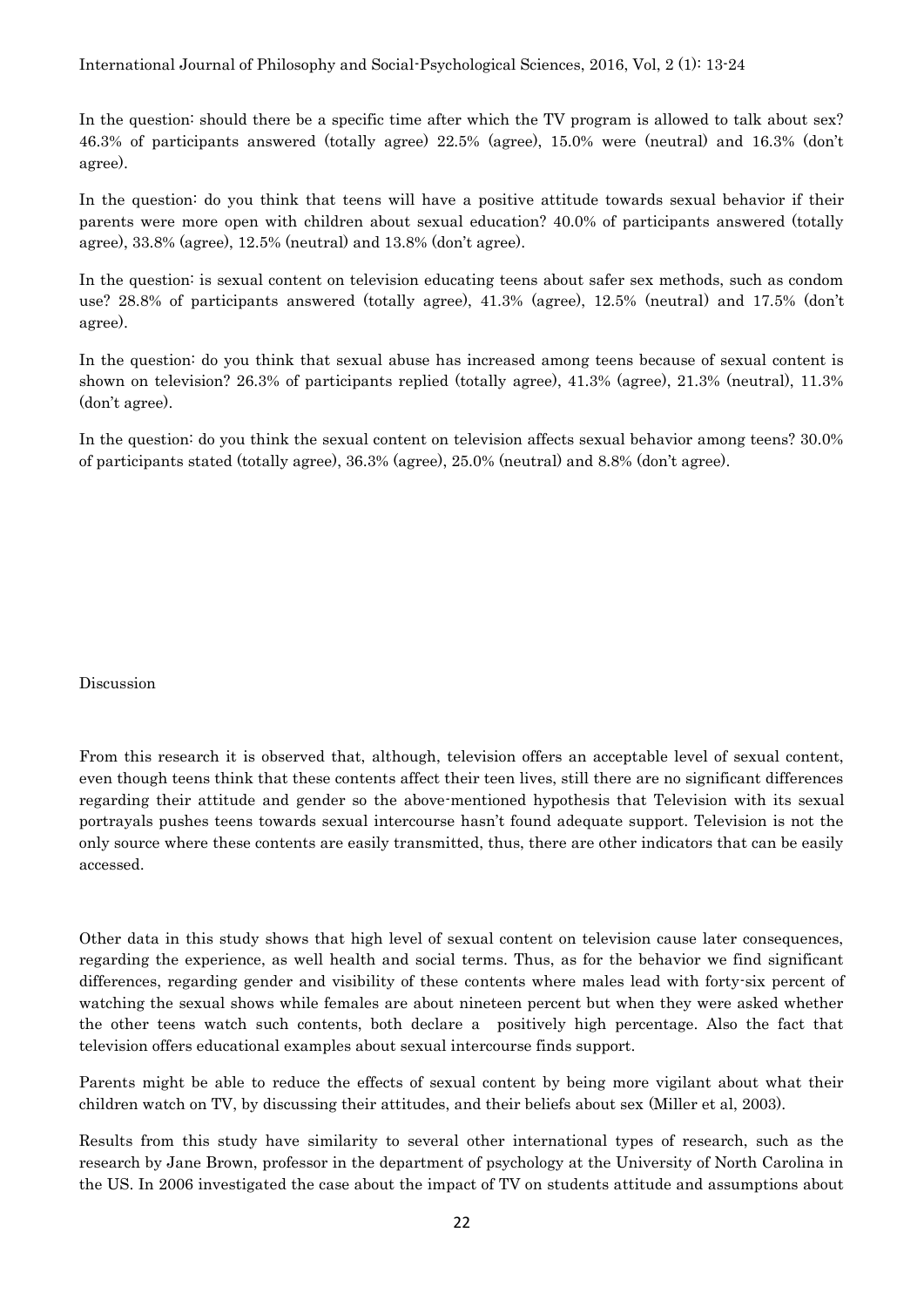sexual intercourse, concluding that television offers sexual content but it doesn't push teens to experience emergent sexual growth. Arguing that this occurs naturally or is something that is biologically meant to happen and that TV can improve or educate but not push teens. The nonsignificant differences regarding the gender argue with the fact that sex is part of life, a physiological need, and something very desired by both genders, and something natural in the century we're living (Ladin, 2006).

TV formal analysis about sexual content shows that most sexual intercourse occurs between two characters who are not married to each other and safe sex, contraception or STDs are barely mentioned (Arnett, 2000 ).

Another research that was done in the US in 2001-02 where teens were surveyed by telephone, was concluded that most of the teenagers with sexual experience had declared that they have had health

or even social problems and felt disappointed about the sustainability and intensity, noting that their expectations had been greater. So there are similarities in this aspect with our research but differs in regards to the incitement of sex, where teens involved in this research stated positively about this (Ward, 2006).

Even the research done in 2004 by Rebecca Collins – science professor at the University of California at Los Angeles US regarding this issue came to the conclusion that teens see television more as a sexual education factor than the stimulant, whereas the characters who perform sexual intercourse in the movies and also in various video tapes. In many cases teenagers develop negative thoughts, and identify or name them with different names known for bad behavior but also show that teens get disappointed with them or their partner's sex expectations and this may lead them to personal and health problems hinting that lately the sexual life or sexual adoption is contributing for a safe affair (Miu, 2004).

Sexual messages are unchangeable where: sexual behavior is usually performed by two adults who are not married to each other (Walsh, 2002). Possible consequences of sexual intercourse are rarely addressed (Kunkle, Cope & Colvin 1996, Sapolsky & Tberlet, 1991).

The television as a meditative institution is one of much social critical power that plays an important role in forming the patterns of sexual behavior (Tberlet, 1991).

#### References

- 1. Arnett, Jeffrey J. (2002) 'The Sounds of Sex: Sex in Teens' Music and Music Videos. InSexual Teens, Sexual Media: Investigating Media's Influence on AdolescentSexuality, ed. Brown, JD, JR Steele, and K. Walsh-Childers, (253-264), Mahwah, New Jersey and London: Lawrence Earl
- 2. L Collins, Elliott N, Rat A. (2003). Linking media content to media Effects: the RAND Television and adolescent Sexuality (TAS) study. In: Kunkel D, Jordan A, Manganello J, Fishbein M, eds.Media Messages and Public Health: A Decisions Approach to ContentAnalysis. Mahwah, NJ: Lawrence Erlbaum Associates. In pressbaum Associates.
- 3. Brown, J. (2006). Sexy Media Matter: Exposure to sexual content in music, movies, television, and magazine predicts black and white adolescents' sexual Behaviour, Pediatrics [Online] Available at: <http://pediatrics.aappublications.org/content/117/4/ 1018.full.html> [Accessed 20 Feburary 2014.
- 4. Bragg, S., Buckingham, D., & Broadcasting Standards Commission. (2002). Young people and sexual content on television: A review of the research. London: Broadcasting Standards Commission
- 5. Conbrach, LJ (1951) .Coefficient alpha and Internal structure of tests.Psychometrika, 16 (3), 297- 334.